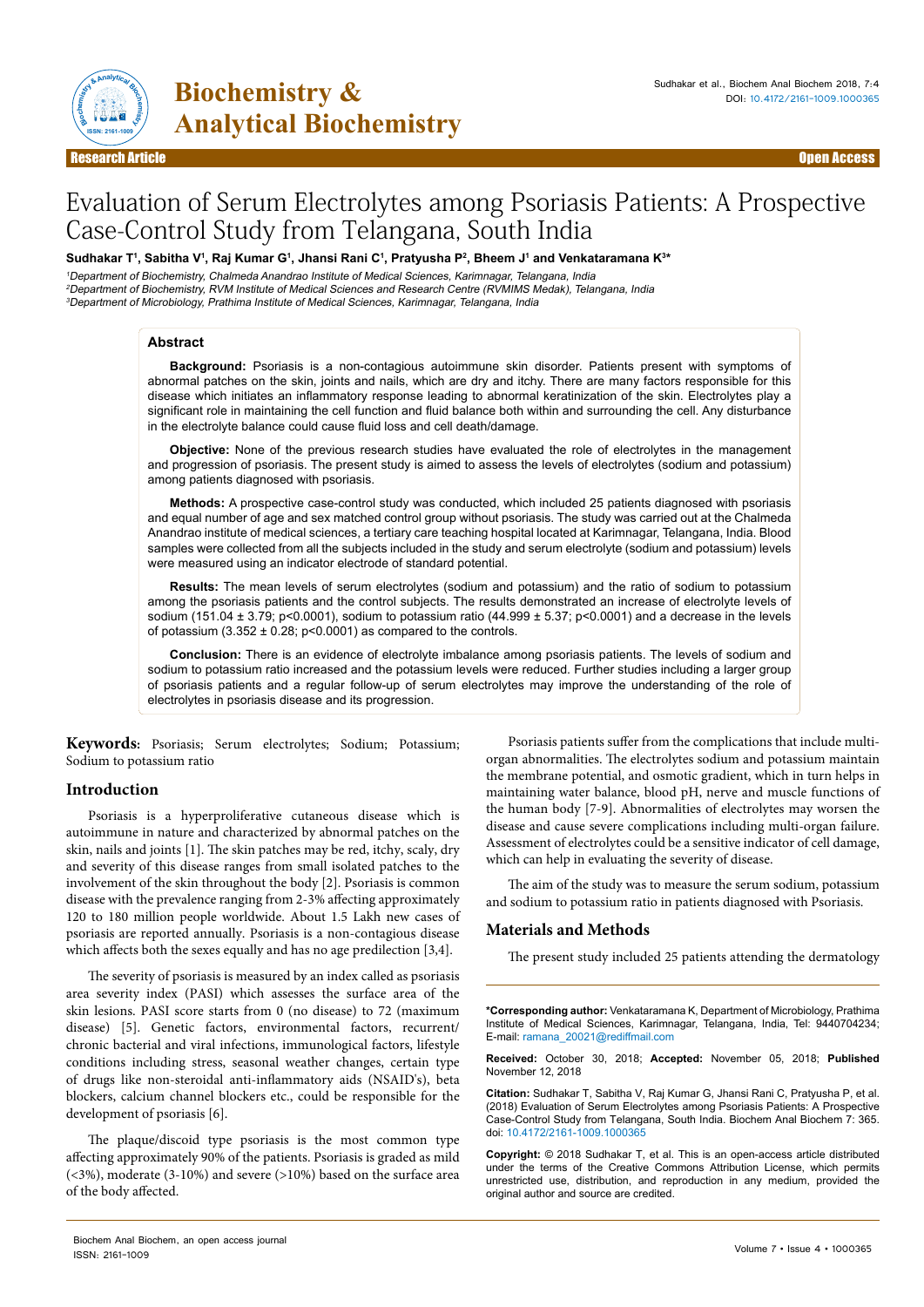out-patient department of Chalmeda Anand Rao Institute of Medical Sciences, Karimnagar, Telangana, India. Among the study participants included, 16 were male and 9 female patients who were diagnosed with plaque psoriasis. Non-psoriatic, healthy subjects were included as controls. The control group was taken from healthy staff, and volunteers. All patients and controls were in the age group of 20-60 years with various grades of severity of the disease.

Inclusion criteria considered was age between 20-60 years, no history of any topical or systemic drug therapy for at least 3 previous months, and no other co-existing diseases/conditions. Chronic alcoholics and smokers, people with hypertension, diabetes, personal or family history of metabolic disease, patients who were on oral contraceptives and any other medication, pregnant women, and postmenopausal age women were excluded from the study.

An informed and oral consent was obtained from the study participants. The study was approved by institutional ethical committee.

After a fasting of 12-14 hours, 5 ml of venous blood was collected aseptically from each study subject. Biochemical parameters including the serum sodium and potassium were analyzed.

Indicator electrodes with good selectivity for specific ions (sodium/ Potassium) were used to estimate the serum sodium and potassium. The values obtained were compared with a stable reference electrode of constant potential. The strength of the charge is directly proportional to the concentration of selected ions [10-12].

Statistical analysis of the data obtained was performed using Microsoft Excel, and tables were generated. The measure of central tendencies (mean), and the variability (standard deviation (SD) were calculated. Statistical Package for the Social Sciences (SPSS, Version 15.0) (SPSS Inc., Chicago, USA) was used to calculate the unpaired and independent Student's t-test (p value) to find the significance of the results. The results were presented as mean ± SD and p value.

### **Results**

The mean levels of serum electrolytes (sodium and potassium) and the ratio of sodium to potassium among the psoriasis patients and the control subjects is shown in Table 1.

The results demonstrated an increase of electrolyte levels of sodium  $(151.04 \pm 3.79; p<0.0001)$ , sodium to potassium ratio  $(44.999 \pm 5.37;$ p<0.0001) and a decrease in the levels of potassium (3.352  $\pm$  0.28; p<0.0001) as compared to the controls.

#### **Discussion**

Psoriasis is a chronic, proliferative, inflammatory and recurring skin disease. The scaly patches observed on the skin of patients suffering from psoriasis is due to hyper keratinization of the epidermal cells. These keratinocytes in turn interfere with the immune function of the skin, leading to an inflammatory process. The keratinocytes start to proliferate and secrete interferons, cytokines and causes the psoriatic lesions and also induce proliferation of T lymphocytes and type 1 helper cells (Th1) [13]. The abnormal keratinization process among

| <b>Parameter</b>                                   | Control group<br>Mean ± SD | <b>Test group</b><br>Mean ± SD | p Value     |
|----------------------------------------------------|----------------------------|--------------------------------|-------------|
| Sodium                                             | $139.40 \pm 2.5$           | $151.04 \pm 3.79$              | $< 0.0001*$ |
| Potassium                                          | $4.38 \pm 0.35$            | $3.352 \pm 0.28$               | $< 0.0001*$ |
| Sodium/Potassium ratio                             | $32.07 \pm 2.63$           | $44.999 \pm 5.37$              | $< 0.0001*$ |
| SD: Standard Deviation; 'Statistically significant |                            |                                |             |

**Table 1:** Comparison of electrolyte activities among various study subjects.

psoriasis patients affects the barrier capacity of the skin. This manifests as increased trans-epidermal water loss, which is directly proportional to the severity of the disease. The expression of acquaporins, a family of water transporting proteins present in the plasma membranes of stratum corneum and stratum spinosum have been found to decrease in the lesional and perilesional skin of psoriasis patients [14].

Previous studies had reported that an increase in the trace elements like copper, cadmium, mercury, nickel and zinc could cause elevation of sodium to potassium ratio [15,16]. Psoriasis may be caused by an increased oxidative stress since most of the trace elements enter into the enzymatic process needed for the functioning of antioxidants [17]. The experimental studies on mice had also confirmed that chronic stress may exacerbate skin disorders by influencing the activities of cortisol hormone. Increased cortisol activities could in turn effect the skin barrier function [18-21]. Also, the cortisol directly contributes to sodium retention in the blood [22]. Thus, the raised sodium to potassium ratio can be used to assess the activity of adrenal gland in patients with psoriasis. Increased sodium levels in the body cause raised sodium to potassium ratio, which leads to dry skin and mucosal membrane presenting as scaly patches on the surface of skin of psoriasis patients.

In the present study, the sodium to potassium ratio (Na/K) was increased, which was is in contrast to a previous study which showed a low sodium to potassium ratio among psoriasis patients [18]. The results of the current study agreed with a previous Indian report by Basavaraj et al. [18].

Thus, the raised sodium to potassium ratio can also be used to assess the activity of adrenal gland in patients with psoriasis.

The psychological stress experienced after the onset of skin lesions in psoriasis patients may also trigger the cortisol hormone which could influence the progression of the disease. A high Na/K ratio was more associated with an acute stress, while a low Na/K ratio could be associated with chronic stress as noted by a previous study [19-23]. Few other studies observed that the increased Na/K ratio may not be clinically significant [24]. Whereas in our study the increased Na/K ratio was in accordance with higher inflammatory skin lesions among psoriasis patients.

Lack of regular follow-up, and non-estimation of cortisol activities among the study subjects could be considered as limitations of the present study.

## **Conclusions**

Psoriasis is a chronic inflammatory disease of the skin which is mostly autoimmune in nature. Even though there are many factors which trigger the inflammatory response in psoriasis, and since electrolytes play an important role in hydration of the cells and its functions, the present study is confined to the estimation of levels of sodium and potassium. The high sodium to potassium ratio observed in this study is the first of its kind finding. The psychological stress experienced by psoriasis patients can aggravate the activities of adrenocortical hormones, which in turn could be responsible for the increased levels of sodium in the blood. The measurement of Na/K ratio may help in detecting the cell damage and its inclusion in the diagnosis/prognosis could help in assessing the severity of the disease and its progression. Further studies including a large group of patients and a regular follow-up testing is required to confirm the present results.